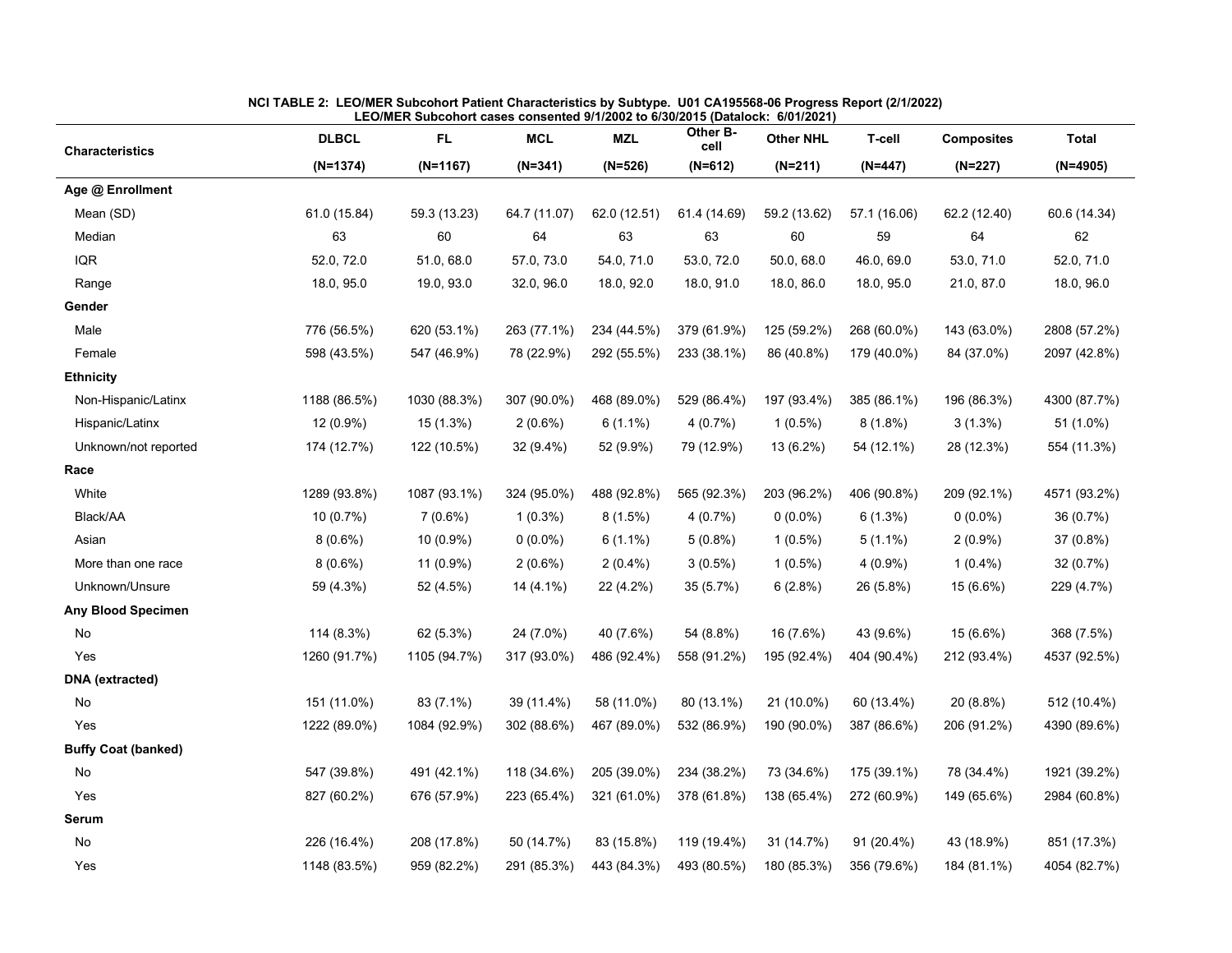| Plasma                                                     |              |              |              |              |              |              |              |              |              |
|------------------------------------------------------------|--------------|--------------|--------------|--------------|--------------|--------------|--------------|--------------|--------------|
| No                                                         | 275 (20.0%)  | 157 (13.5%)  | 45 (13.2%)   | 87 (16.5%)   | 123 (20.1%)  | 34 (16.1%)   | 102 (22.8%)  | 50 (22.0%)   | 873 (17.8%)  |
| Yes                                                        | 1099 (80.0%) | 1010 (86.6%) | 296 (86.8%)  | 439 (83.5%)  | 489 (79.9%)  | 177 (83.9%)  | 345 (77.2%)  | 177 (78.0%)  | 4032 (82.2%) |
| On Tissue Microarray                                       |              |              |              |              |              |              |              |              |              |
| No                                                         | 1017 (74.1%) | 638 (54.7%)  | 221 (64.8%)  | 356 (67.8%)  | 558 (91.2%)  | 202 (95.7%)  | 349 (78.1%)  | 140 (61.9%)  | 3481 (71.0%) |
| Yes                                                        | 356 (25.9%)  | 529 (45.3%)  | 120 (35.2%)  | 169 (32.2%)  | 54 (8.8%)    | $9(4.3\%)$   | 98 (21.9%)   | 86 (38.1%)   | 1421 (29.0%) |
| <b>Enrollment Qx Completed</b>                             |              |              |              |              |              |              |              |              |              |
| No                                                         | 453 (33.0%)  | 309 (26.5%)  | 95 (27.9%)   | 131 (24.9%)  | 158 (25.8%)  | 58 (27.5%)   | 133 (29.8%)  | 70 (30.8%)   | 1407 (28.7%) |
| Yes                                                        | 921 (67.0%)  | 858 (73.5%)  | 246 (72.1%)  | 395 (75.1%)  | 454 (74.2%)  | 153 (72.5%)  | 314 (70.2%)  | 157 (69.2%)  | 3498 (71.3%) |
| Risk Factor Qx Completed (only Mayo participants eligible) |              |              |              |              |              |              |              |              |              |
| No                                                         | 693 (50.4%)  | 460 (39.4%)  | 150 (44.0%)  | 220 (41.8%)  | 292 (47.7%)  | 110 (52.1%)  | 243 (54.4%)  | 113 (49.8%)  | 2281 (46.5%) |
| Yes                                                        | 681 (49.6%)  | 707 (60.6%)  | 191 (56.0%)  | 306 (58.2%)  | 320 (52.3%)  | 101 (47.9%)  | 204 (45.6%)  | 114 (50.2%)  | 2624 (53.5%) |
| Any Follow-up Qx Completed                                 |              |              |              |              |              |              |              |              |              |
| No                                                         | 417 (30.3%)  | 224 (19.2%)  | 95 (27.9%)   | 107 (20.3%)  | 153 (25.0%)  | 75 (35.5%)   | 171 (38.3%)  | 63 (27.8%)   | 1305 (26.6%) |
| Yes                                                        | 957 (69.7%)  | 943 (80.8%)  | 246 (72.1%)  | 419 (79.7%)  | 459 (75.0%)  | 136 (64.5%)  | 276 (61.7%)  | 164 (72.2%)  | 3600 (73.4%) |
| <b>Participant Status</b>                                  |              |              |              |              |              |              |              |              |              |
| Deceased                                                   | 581 (42.3%)  | 298 (25.5%)  | 182 (53.4%)  | 119 (22.6%)  | 234 (38.2%)  | 120 (56.9%)  | 223 (49.9%)  | 95 (41.9%)   | 1852 (37.8%) |
| Active follow-up                                           | 617 (44.9%)  | 676 (57.9%)  | 122 (35.8%)  | 303 (57.6%)  | 275 (44.9%)  | 71 (33.6%)   | 159 (35.6%)  | 107 (47.1%)  | 2330 (47.5%) |
| Passive follow-up                                          | 153 (11.1%)  | 175 (15.0%)  | 30 (8.8%)    | 95 (18.1%)   | 94 (15.4%)   | 20 (9.5%)    | 57 (12.8%)   | 22 (9.7%)    | 646 (13.2%)  |
| Withdrawal, keep samples                                   | $3(0.2\%)$   | $5(0.4\%)$   | $1(0.3\%)$   | $3(0.6\%)$   | $2(0.3\%)$   | $0(0.0\%)$   | $1(0.2\%)$   | $0(0.0\%)$   | 15 (0.3%)    |
| Withdrawal, discard samples                                | $0(0.0\%)$   | $1(0.1\%)$   | $1(0.3\%)$   | $1(0.2\%)$   | $2(0.3\%)$   | $0(0.0\%)$   | $0(0.0\%)$   | $0(0.0\%)$   | $5(0.1\%)$   |
| Lost to follow-up                                          | 20 (1.5%)    | 12 (1.0%)    | $5(1.5\%)$   | $5(1.0\%)$   | $5(0.8\%)$   | $0(0.0\%)$   | $7(1.6\%)$   | $3(1.3\%)$   | 57 (1.2%)    |
| <b>Current Age for Alive Patients</b>                      |              |              |              |              |              |              |              |              |              |
| Mean (SD)                                                  | 67.5 (15.31) | 68.4 (12.34) | 71.6 (10.20) | 71.2 (12.11) | 68.3 (14.61) | 64.1 (13.29) | 62.1 (16.38) | 70.4 (11.64) | 68.2 (13.84) |
| Median                                                     | 69           | 69           | $72\,$       | $72\,$       | 69           | 67           | 64           | 70           | 69           |
| <b>IQR</b>                                                 | 58.0, 79.0   | 60.0, 78.0   | 65.0, 78.0   | 64.0, 79.0   | 61.0, 78.0   | 56.0, 72.0   | 50.0, 74.0   | 63.0, 79.0   | 60.0, 78.0   |
| Range                                                      | 25.0, 100.0  | 28.0, 98.0   | 41.0, 93.0   | 28.0, 99.0   | 25.0, 99.0   | 26.0, 95.0   | 26.0, 101.0  | 31.0, 94.0   | 25.0, 101.0  |
| Primary COD, n (%)                                         |              |              |              |              |              |              |              |              |              |
| Due to lymphoma                                            | 285 (56.8%)  | 85 (37.0%)   | 88 (57.9%)   | 20 (22.2%)   | 101 (54.6%)  | 65 (59.6%)   | 116 (60.1%)  | 41 (52.6%)   | 801 (52.0%)  |
| Due to therapy - infection                                 | 24 (4.8%)    | 16 (7.0%)    | 10 (6.6%)    | $2(2.2\%)$   | 10 (5.4%)    | $3(2.8\%)$   | 19 (9.8%)    | $5(6.4\%)$   | 89 (5.8%)    |
| Due to therapy - cardiac                                   | $7(1.4\%)$   | $5(2.2\%)$   | $0(0.0\%)$   | $0(0.0\%)$   | $0(0.0\%)$   | $0(0.0\%)$   | $1(0.5\%)$   | $0(0.0\%)$   | 13 (0.8%)    |
| Due to therapy - other                                     | 12 (2.4%)    | 13 (5.6%)    | 4(2.7%)      | $4(4.4\%)$   | 5(2.7%)      | $3(2.8\%)$   | $4(2.1\%)$   | $2(2.6\%)$   | 47 (3.0%)    |
| Second primary malignancy                                  | 41 (8.2%)    | 39 (17.0%)   | $8(5.3\%)$   | 10 (11.1%)   | 13 (7.0%)    | 10 (9.2%)    | 7(3.6%)      | $7(9.0\%)$   | 135 (8.8%)   |